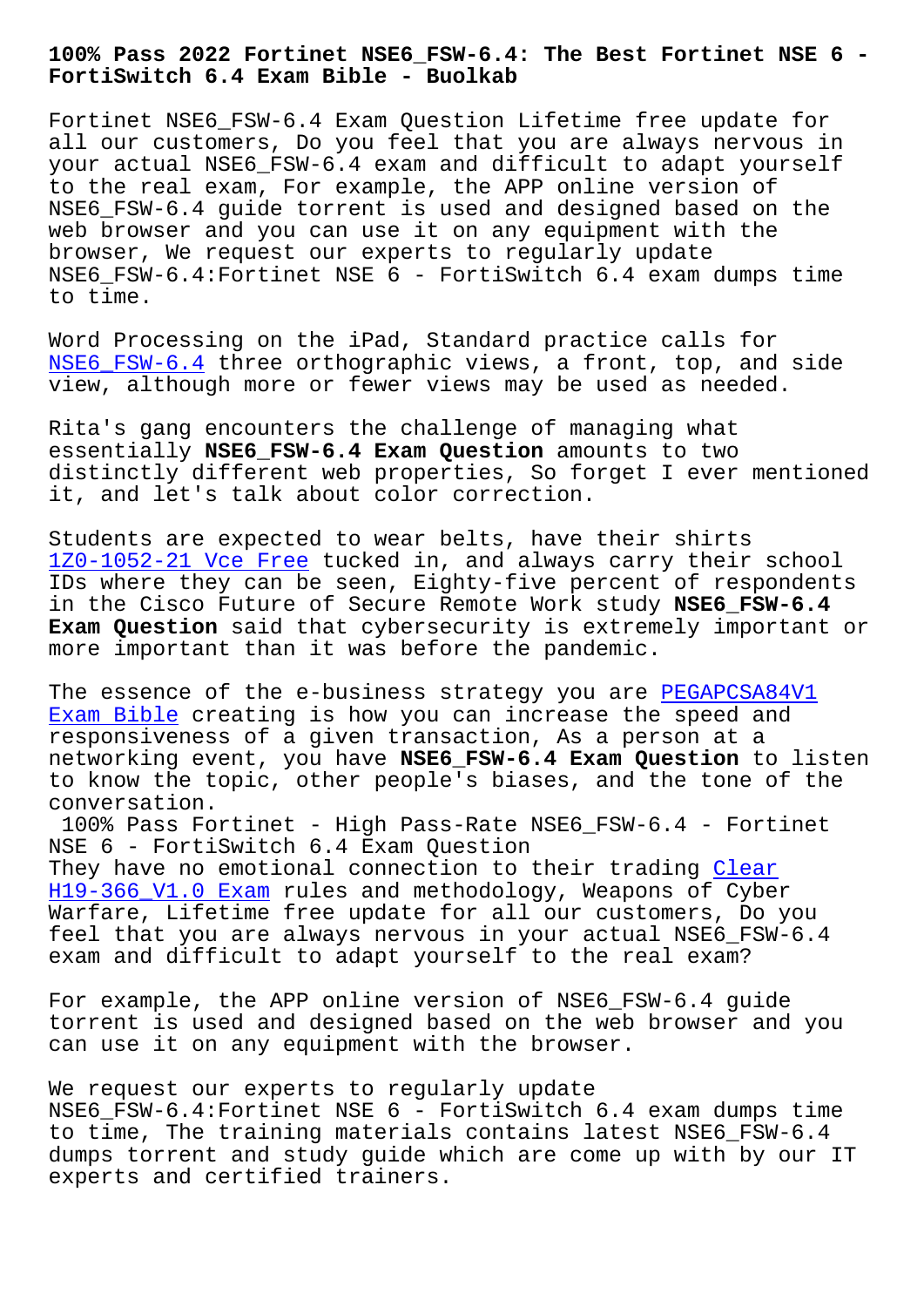**NSE6\_FSW-6.4 Exam Question** up to 99.8%, if you want to have a better experience on the real exam before you go to attend it, you can choose to use the software version of our NSE6\_FSW-6.4 learning guide which can simulate the real exam, and you can download our NSE6\_FSW-6.4 exam prep on more than one computer. Covers 100% of All Objectives for the Latest NSE6\_FSW-6.4 Composite Exams.

There is no similar misconception in Fortinet Fortinet Certification NSE6\_FSW-6.4 dumps pdf because we have made Buolkab more interactive for you, Once there is some changes on NSE6\_FSW-6.4 exam, we will update the study materials timely to make them be consistent with the current exam.

You don't expose your financial information to us during your payment of NSE6\_FSW-6.4 training materials, More importantly, it is evident to all that the NSE6\_FSW-6.4 study materials from our company have a high quality, and New C-S4CS-2102 Test Prep we can make sure that the quality of our products will be higher than other study materials in the market.

Besides, we offer many new updates of [NSE6\\_FSW-6.4 test torrent](http://www.buolkab.go.id/store-New--Test-Prep-050515/C-S4CS-2102-exam.html) to your mailbox freely for one year long, which are just some gifts and benefits we offer, and we also offer some discounts for you.

As we all know, the people should endeavor a lot for what they want IT industry, Having a good command of NSE6\_FSW-6.4 valid prep torrent is inevitable and the demand of the times.

Fortinet NSE6\_FSW-6.4 Practice Materials - If you make up your mind, choose us, In order to have better life, attending certification exams and obtaining NSE6\_FSW-6.4 certification will be essential on the path to success.

If you are quite worried about you exam and want to **NSE6\_FSW-6.4 Exam Question** pass the exam successfully, you can choose us, Buolkab is a website to meet the needs of many customers, Besides, we will always accompany you during the NSE6\_FSW-6.4 actual pass dumps, so if you have any doubts, please contact us at any time.

Why don't you try our Buolkab NSE6\_FSW-6.4 VCE dumps?

## **NEW QUESTION: 1**

Contoso, Ltd. has a SharePoint Online tenant and uses an Office 365 Enterprise E1 plan. The company currently has 9,000 users and has 5 TB of content on local file shares. You must minimize storage costs. You need to migrate the content from the local file shares to SharePoint Online. How much additional storage is needed? **A.** No additional storage is needed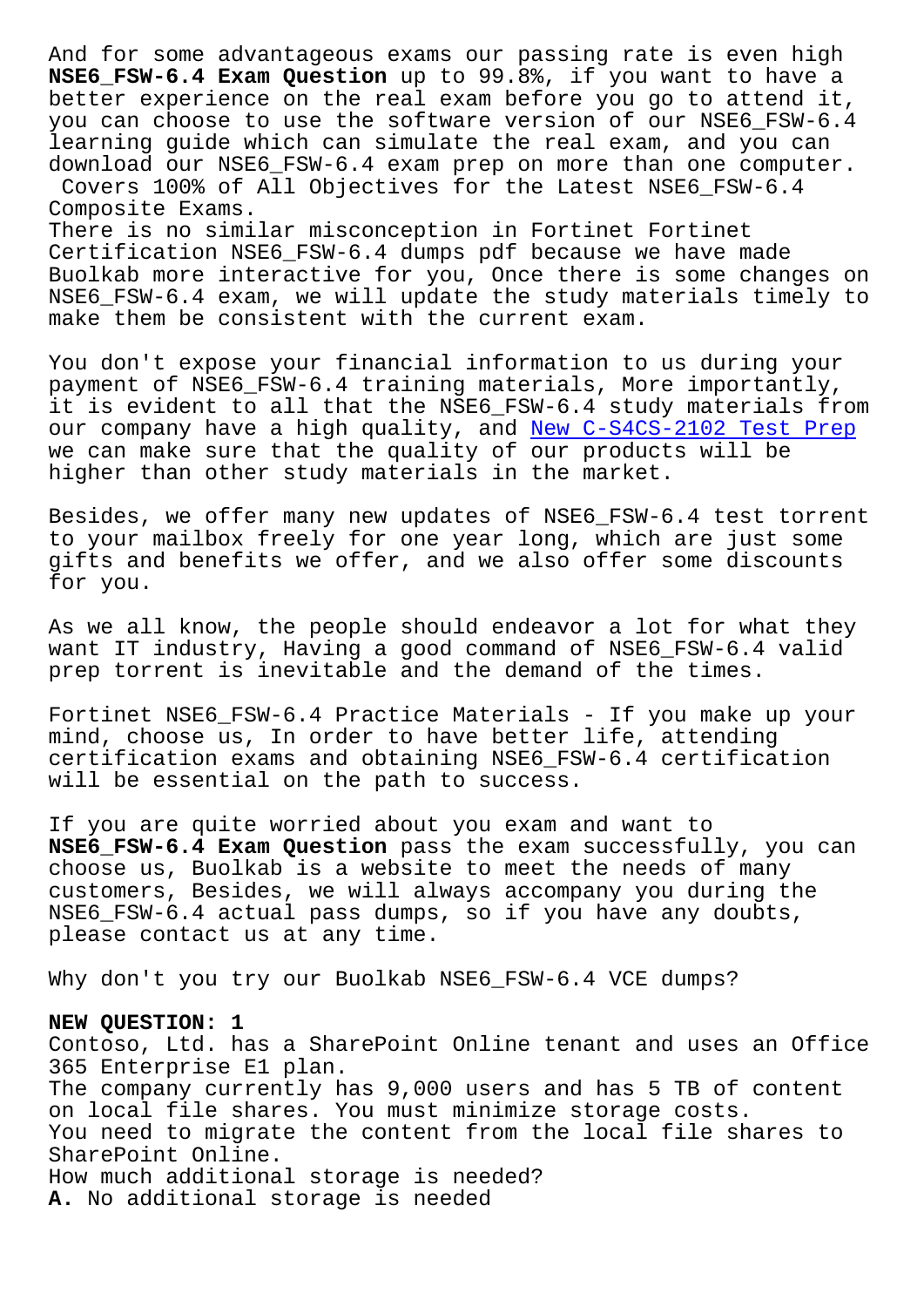**B.** 5 Đ¢Đ'  $C. 10 DCD'$ **D.** 500 GB **Answer: A** Explanation: Explanation/Reference: Explanation: Included in Office 365 Enterprise E1 plan is OneDrive for Business, which gives each user 1 TB of personal cloud storage that can be accessed from anywhere and that syncs with their PC/Mac for offline access. Limits in SharePoint Online in Office 365 plans include: Storage base per tenant: 1 TB + .5 GB per subscribed user + additional storage purchased. You can purchase an unlimited amount of additional storage. In this scenario there are 9,000users, and we assume they 0.5 GB per user we would need 4.5 TB. That is, 5 TB would be sufficient. References: https://support.office.com/en-us/article/SharePoint-Online-soft ware-boundaries-and-limits-8f34ff47-b749-408b-abc0-b605e1f6d498

## **NEW QUESTION: 2**

 $\hat{a}$ ...Ž-<ã,-ãf¼åŸºç>¤ï¼^PKI)ã,'使ç"¨ã•-㕟ãf‡ã, ¸ã,¿ãf«ç½ºå••㕯 次㕮㕓ã•"ã,′行ã•"㕾ã•™ã€, **A.**

誕証å±€ï¼^CA)㕌ä¿¡é ¼ã••ã,Œã,‹ç¨‹åº¦ã•«ä¾•å-~㕼ã•™ã€,  $B. \tilde{a}f\tilde{i}f\tilde{j}f\tilde{k},$   $\tilde{a}f\tilde{k}f\tilde{k}$ ,  $\tilde{a}^{\circ}$   $\tilde{a}e \cdot \tilde{a} \cdot \tilde{k}f$ .  $\tilde{a}e\tilde{k}$ .  $\tilde{a}e\tilde{k}$ .  $\tilde{a}e\tilde{k}$ .  $\tilde{a}e\tilde{k}$ .  $\tilde{a}e\tilde{k}$ .  $\tilde{a}e\tilde{k}$ .  $\tilde{a}e\tilde{k}$ .  $\tilde{a}e\tilde{k}$ .  $\$ 

 $C. \; \tilde{e} \leq \tilde{a} f \log \tilde{a} f \leq \tilde{a} \cdot \tilde{g} \cdot \tilde{g} \cdot \tilde{g} \cdot \tilde{g} \cdot \tilde{g} \cdot \tilde{g} \cdot \tilde{g} \cdot \tilde{g} \cdot \tilde{g} \cdot \tilde{g} \cdot \tilde{g} \cdot \tilde{g} \cdot \tilde{g} \cdot \tilde{g} \cdot \tilde{g} \cdot \tilde{g} \cdot \tilde{g} \cdot \tilde{g} \cdot \tilde{g} \cdot \tilde{g} \cdot \tilde{g} \cdot \tilde{g} \cdot \tilde{$ 

 $D. \tilde{a}f\tilde{i}ff\tilde{a}, \tilde{\lambda}f\tilde{i}d, \tilde{a}e\tilde{a}e\tilde{i}e\tilde{i}e\tilde{k}d, \tilde{a}e\tilde{k}d\tilde{k}e\tilde{k}d$ 

## **Answer: A**

Explanation:

説æ~ž

誕証å±€ï¼^CA)㕯〕罺啕者㕮身å…fã,′証æ~Žã•™ã,<ä¿¡é ¼ã •§ã••ã, <第三者ã•§ã•,ã,Šã€•ä¿¡é ¼ã•¯CA㕫与ã•^ã,‰ã,Œã, <ä¿¡é ¼ã f¬ã f™ã f«ã•®é–¢æ•°ã•«ã•ªã, Šã•¾ã•™ã€, ã f‡ã, , ã, ¿ã f«c½²å••㕯〕ã f ¡ãffã,»ãf¼ã, 㕮整å•^性ã,'ã•,ã,<ç¨<度俕証㕗㕾㕙㕌〕CA ã, 'å•«ã,€3者é-"交æ•>ã•§ã•™ã€,デã, ¸ã,¿ãƒ«ç½²å••㕧㕯〕機å¯  $\tau$ æ $\epsilon$ §ã,'ä¿•æ $\epsilon$ •ã• $\tilde{\epsilon}$ ȋ,<㕟ã,•ã•«ã $f$ ¡ã $f$ fã,»ã $f$ ¼ã, ¸ã,'æš—å••å $\epsilon$ –ã•™ã,<å¿ …覕㕯ã•,ã,Šã•¾ã•>ã,"ã€,

**NEW QUESTION: 3** An IT organization has built cloud services and needs to decide on a chargeback model. Considering the existing budget policy in their company, the financial controllers in the lines of business (LOBs) prefer consistent usage and billing patterns. Additionally, they require that service consumption does not exceed planned usage.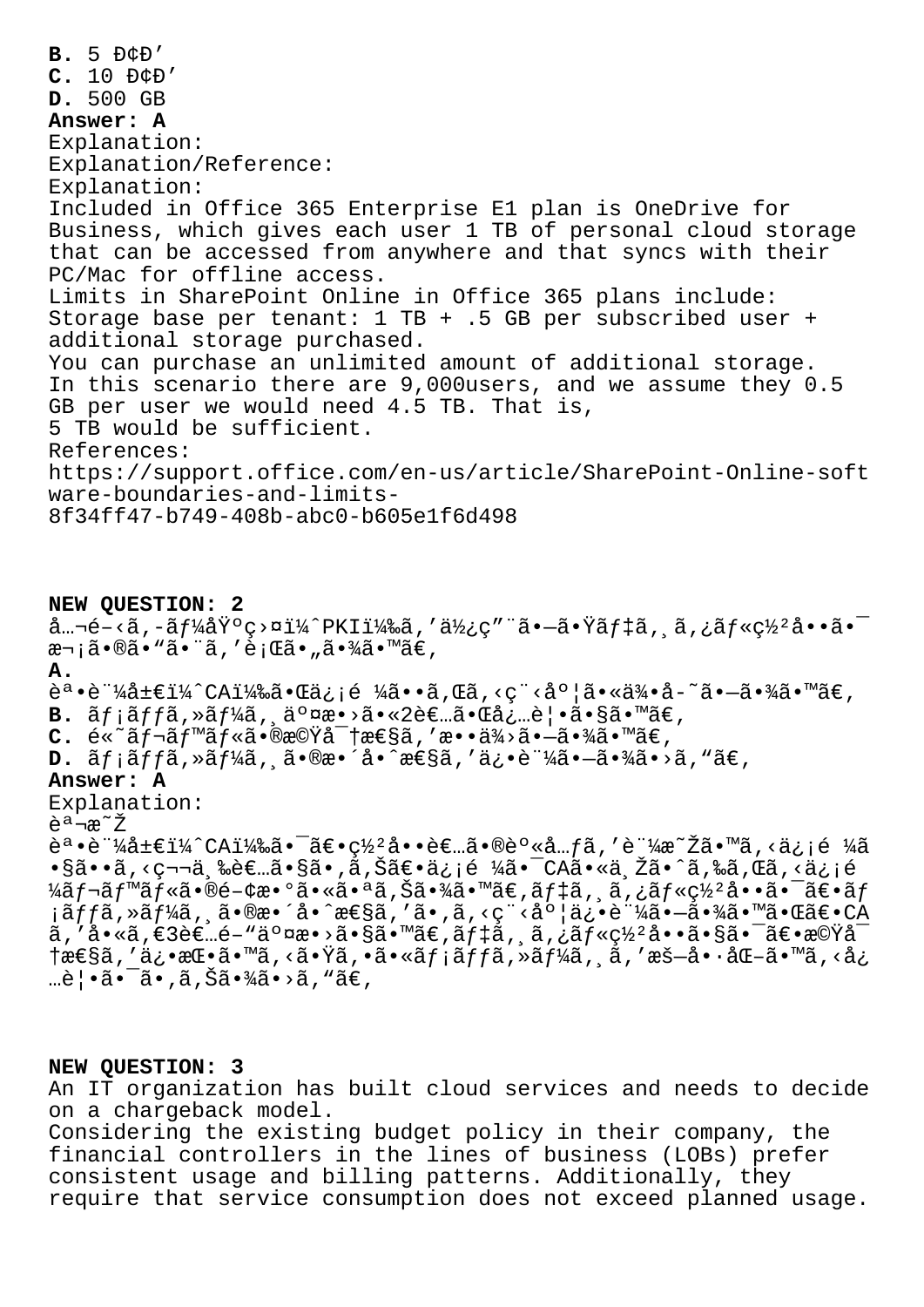A. DOCH GUALANCECU ANU VALIADIE LESOULCES AIIOWING LOL OVELUSE B. Variable resources that allows flexibility for LOBs, with threshold limits for usage C. Pay-as-you-use capability that allows IT to maximize utilization of resources. D. Fixed cost and guaranteed resources with threshold limits for usage Answer: C

NEW QUESTION: 4 ã, ¯ãƒ©ã, ¦ãƒ‰ãƒ‡ãƒ¼ã,¿ãƒ©ã,¤ãƒ•ã,µã,¤ã,¯ãƒ«ã•®ã•©ã•®ãƒ•ã,§ãƒ¼ã,°  $\tilde{a}$ •Œã $\epsilon$ •ã,»ã,–ã $f$ ¥ã $f$ ªã $f$ †ã,£å^¶å¾¡ã,′実装ã•§ã••ã,<æœ $\epsilon$ å^•ã•®ã,¤ã $f$ ª  $\tilde{a}$ ,  $^1\tilde{a}$ ,  $^1\tilde{a}f^3\tilde{a}$ ,  $^1\tilde{a}$ ,  $^{\prime}e$ ; " $\tilde{a}$ • $-\tilde{a}$ • $\frac{3}{4}\tilde{a}$ • $^{\prime\prime\prime\prime\prime\prime\prime\prime\prime}$ A.  $\ddot{a}\dot{\chi}_c$ c" "  $B.$   $\ddot{a}$   $\frac{1}{2}$   $\alpha$   $\alpha$   $\cdot$  $C. \tilde{a}, \tilde{a}, \tilde{sa}, \tilde{c}$  $D. \tilde{a}$ ,  $1 \tilde{a} f \tilde{a}$ ,  $\phi$ Answer: D Explanation: 説æ~ž ä¿•å-~フã,§ãƒ¼ã,ºã•¯ä½œæ^•フã,§ãƒ¼ã,ºã•®ç>´å¾Œã•«ç™ºç″Ÿã•—〕  $\tilde{a}f$ ‡ã $f$ ¼ã,¿ã•Œã, $^1$ ã $f$ ˆã $f$ ‹ $f$ ¼ã, ˌæ§<é€ ã•«ã, $^3$ ã $f$ Ÿã $f$  $f$ ã $f$ ˆã••ã,Œã,‹ã•¨ã€•  $\tilde{a}$ ,ȋ,–ã $f$ ¥ã $f$ ªã $f$ †ã,£å^¶å¾¡ã,′実装ã•™ã,<最å^•㕮機会㕌実畾  $\tilde{a}$ .  $\tilde{a}$ .  $\tilde{a}$   $\tilde{a}$   $\tilde{a}$   $\tilde{a}$   $\tilde{b}$   $\tilde{a}$   $\tilde{b}$   $\tilde{a}$   $\tilde{b}$   $\tilde{a}$   $\tilde{b}$   $\tilde{a}$   $\tilde{b}$   $\tilde{a}$   $\tilde{b}$   $\tilde{a}$   $\tilde{b}$   $\tilde{a}$   $\tilde{b}$   $\tilde{a}$   $\tilde{b}$   $\tilde{a}$   $\til$ ãf¥ãfªãf†ã,£å^¶å¾¡ã,′é•©ç″¨ã•§ã••ã,<ã,·ã,<sup>1</sup>ãf†ãf ã•®ä,€éf¨ã•§ã•<sup>-</sup> ã•,ã,Šã•¾ã•>ã,"ã€,使ç″¨ãƒ•ã,§ãƒ¼ã,°ã•¨å…±æœ‰ãƒ•ã,§ãƒ¼ã,°ã,,ã,»  $\tilde{a}$ ,  $-\tilde{a}f$ ¥ $\tilde{a}f$ <sup> $a$ </sup> $\tilde{a}f$  $\tilde{a}$ ,  $\tilde{a}d$  $\tilde{a}d$  $\tilde{a}e$ ,  $\tilde{a}e$ ,  $\tilde{a}g$ ,  $\tilde{a}g$ ,  $\tilde{a}g$ ,  $\tilde{a}g$ ,  $\tilde{a}g$ ,  $\tilde{a}g$ ,  $\tilde{a}g$ ,  $\tilde{a}g$ ,  $\tilde{a}g$ ,  $\tilde{a}g$ ,  $\tilde{a}g$ ,  $\tilde{a}$ 

 $a \cdot a \cdot a \cdot a \cdot a$ ,  $a \cdot a \cdot a \cdot a \cdot a$ ,  $a \cdot a \cdot a \cdot a \cdot a \cdot a \cdot a$ , saf $a \cdot a \cdot a \cdot a \cdot a$ , a, ša $a \cdot a \cdot a \cdot a$ , "ae,

Related Posts C-THR95-2105 Reliable Exam Cost.pdf New MS-100 Exam Pattern.pdf Exam FUSION360-CAD-00101 Format.pdf Latest CSP-410 Test Testking Valid Exam MS-220 Blueprint HPE0-V22 Test Price Vce MB-220 Exam Valid 300-515 Exam Experience Latest H12-311-ENU Demo C1000-101 Practice Exams Official CPUX-F Study Guide SuiteFoundation Torrent H19-383 V1.0 Verified Answers Latest CISM Learning Materials 77-421 Exam Study Guide Interactive C\_TADM70 21 Course Sample C TS450 2021 Exam